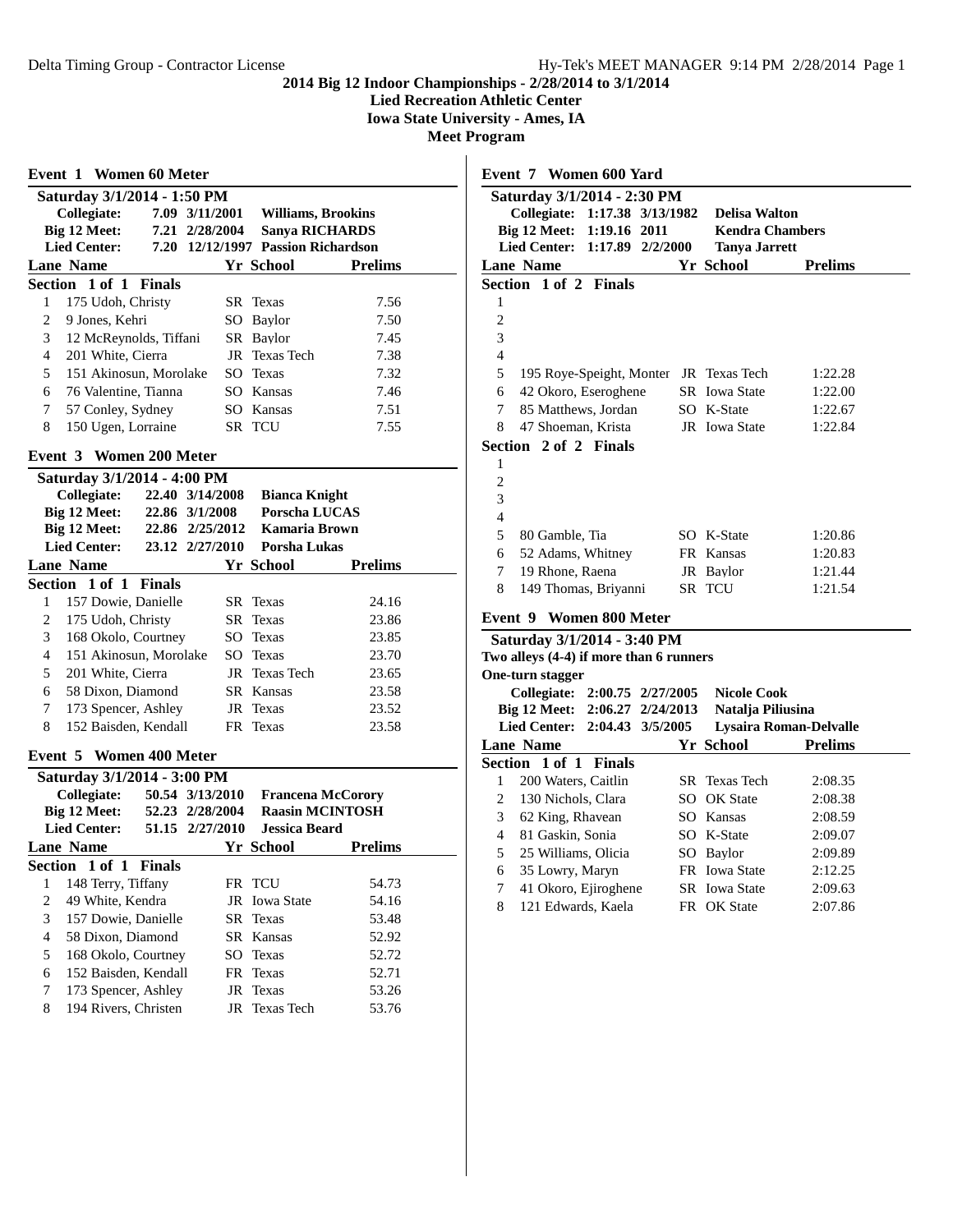**Lied Recreation Athletic Center**

**Iowa State University - Ames, IA**

**Meet Program**

| Event 11 Women 1000 Meter                  |    |                         |                |
|--------------------------------------------|----|-------------------------|----------------|
| Saturday 3/1/2014 - 3:20 PM                |    |                         |                |
| Two alleys (4-4) if more than 6 runners    |    |                         |                |
| One-turn stagger                           |    |                         |                |
| Collegiate: 2:41.00 1/22/2011              |    | <b>Kate Van Buskirk</b> |                |
| Big 12 Meet: 2:45.96 2005                  |    | <b>Ashley Patten</b>    |                |
| <b>Lied Center:</b><br>2:45.32 2/2/1991    |    | <b>Edith Nakiyingi</b>  |                |
| <b>Lane Name</b>                           |    | Yr School               | <b>Prelims</b> |
| Section 1 of 1<br><b>Finals</b>            |    |                         |                |
| $\mathbf{1}$<br>73 Saggau, Lydia           |    | FR Kansas               | 2:52.68        |
| 45 Rotich, Perez<br>2                      |    | FR Iowa State           | 2:53.79        |
| 3<br>13 Montoya, Maggie                    |    | FR Baylor               | 2:53.73        |
| 2 Brown, Kristina<br>4                     |    | SR Baylor               | 2:51.82        |
| 5<br>89 Stambolic, Marija                  |    | FR K-State              | 2:54.19        |
| 6<br>106 McKee, Kelsey                     |    | FR Oklahoma             | 2:53.67        |
| 126 Hofmannova, Adela<br>7                 |    | JR OK State             | 2:51.98        |
| 8<br>119 Camacho, Savannah                 |    | FR OK State             | 2:51.80        |
| Event 13<br>Women 1 Mile Run               |    |                         |                |
| Saturday 3/1/2014 - 2:10 PM                |    |                         |                |
| Double Waterfall Start (5-3)               |    |                         |                |
| One-turn stagger                           |    |                         |                |
| Collegiate: 4:25.91 2/28/2009              |    | <b>Jenny Barringer</b>  |                |
| Big 12 Meet: 4:25.91 2/28/2009             |    | <b>Jenny Barringer</b>  |                |
| <b>Lied Center:</b><br>4:34.54<br>3/6/2004 |    | <b>Amy Mortimer</b>     |                |
| <b>Lane Name</b>                           |    | Yr School               | <b>Prelims</b> |
| Section 1 of 1 Finals                      |    |                         |                |
| 162 Hall, Marielle<br>1                    |    | SR Texas                | 4:42.60        |
| 2<br>147 Terry, Patricia                   |    | SR TCU                  | 4:49.06        |
| 3<br>122 Glenn, Caileigh                   | JR | <b>OK</b> State         | 4:49.07        |
| $\overline{4}$<br>13 Montoya, Maggie       |    | FR Baylor               | 4:49.40        |
| 5<br>207 Martinelli, Sarah                 |    | SR W. Virginia          | 4:47.48        |
| 6<br>31 Gannon, Maggie                     |    | JR Iowa State           | 4:47.32        |
| 7<br>71 Richardson, Hannah                 |    | SO Kansas               | 4:49.68        |

11 Kelly, Mariah JR Baylor 4:47.75

|                | Event 15 Women 3000 Meter                  |           |                          |                      |  |
|----------------|--------------------------------------------|-----------|--------------------------|----------------------|--|
|                | Saturday 3/1/2014 - 4:20 PM                |           |                          |                      |  |
|                | Double Waterfall Start (11-5)              |           |                          |                      |  |
|                | $Row(s)$ of 16                             |           |                          |                      |  |
|                | <b>Collegiate:</b><br>8:42.03 3/14/2009    |           | <b>Jenny Barringer</b>   |                      |  |
|                | <b>Big 12 Meet:</b><br>9:09.43 2009        |           | <b>Sally KIPYEGO</b>     |                      |  |
|                | <b>Lied Center:</b><br>8:56.09<br>2/9/2013 |           | Lisa Koll                |                      |  |
|                | <b>Lane Name</b>                           |           | Yr School                | <b>Seed Time</b>     |  |
| Section        | $1$ of $2$<br><b>Finals</b>                |           |                          |                      |  |
| 1              | 61 Kilwein, Kyra                           |           | <b>SR</b> Kansas         | 10:13.23             |  |
| 2              | 43 Olson, Bethany                          |           | SR Iowa State            | 10:25.00             |  |
| 3              | 218 Yuan, Megan                            |           | FR W. Virginia           | NT                   |  |
| $\overline{4}$ | 28 Buenneke, Anna                          |           | SR Iowa State            | 9:58.93              |  |
| 5              | 128 Kujawa, Kate                           |           | SR OK State              | 9:55.58              |  |
| 6              | 171 Siebert, Megan                         |           | JR Texas                 | 9:50.94              |  |
| 7              | 210 Plombon, Savanna                       |           | SO W. Virginia           | NT                   |  |
| 8              | 124 Helms, Emily                           |           | FR OK State              | 10:03.00             |  |
| 9              | 94 Wedekind, Morgan                        |           | FR K-State               | 9:55.40              |  |
| 10             | 163 Hamilton, Mary Beth                    | FR        | Texas                    | NT                   |  |
| 11             | 176 Ward, Connor                           | JR        | Texas                    | 9:51.70              |  |
| 12             | 23 Thomas, Peyton                          |           | FR Baylor                | 9:58.08              |  |
| 13             | 108 Perry, Bryce                           |           | FR Oklahoma              | NT                   |  |
| 14             | 122 Glenn, Caileigh                        |           | JR OK State              | NT                   |  |
| 15             | 71 Richardson, Hannah                      |           | SO Kansas                | 10:11.78             |  |
| 16             | 179 Caro, Jocelyn                          | <b>FR</b> | <b>Texas Tech</b>        | 9:51.44              |  |
| 17             | 32 Henson, Kristen                         |           | FR Iowa State            | 10:27.14             |  |
| 18             | 169 Perez, Alaina                          |           | JR Texas                 | 10:08.05             |  |
| 19             | 37 McDowell, Taylor                        |           | FR Iowa State            | 10:02.29             |  |
| 20             | 118 Boyert, Anna                           |           | FR OK State              | NT                   |  |
| 21             | 126 Hofmannova, Adela                      |           | JR OK State              | NT                   |  |
| 22             | 45 Rotich, Perez                           |           | FR Iowa State            | NT                   |  |
| 23             | 134 Zenkeviciute, Gintare                  |           | FR OK State              | 9:54.54              |  |
| 24<br>25       | 31 Gannon, Maggie<br>11 Kelly, Mariah      |           | JR Iowa State            | NT                   |  |
|                | 116 Baker, Natalie                         |           | JR Baylor<br>FR OK State | NT                   |  |
| 26<br>27       | 186 Livergood, Madeline                    |           | SO Texas Tech            | 10:05.28<br>10:24.90 |  |
| 28             | 79 Donnelly, Mary France: SO K-State       |           |                          | NT                   |  |
| 29             | 158 Ervin, Kaleigh                         |           | FR Texas                 | 10:24.07             |  |
| 30             | 204 Cashin, Amy                            |           | FR W. Virginia           | NT                   |  |
| 31             | 97 Ariaza, Elena                           |           | FR Oklahoma              | 9:53.24              |  |
| 32             | 129 Martinez, Janelle                      |           | SO OK State              | 9:59.02              |  |
| 33             | 212 Scott, Sydney                          |           | FR W. Virginia           | NT                   |  |
| 34             | 165 Marches, Brittany                      | JR        | Texas                    | 9:47.85              |  |
| 35             | 215 Szabat, Paige                          |           | FR W. Virginia           | NT                   |  |
|                |                                            |           |                          |                      |  |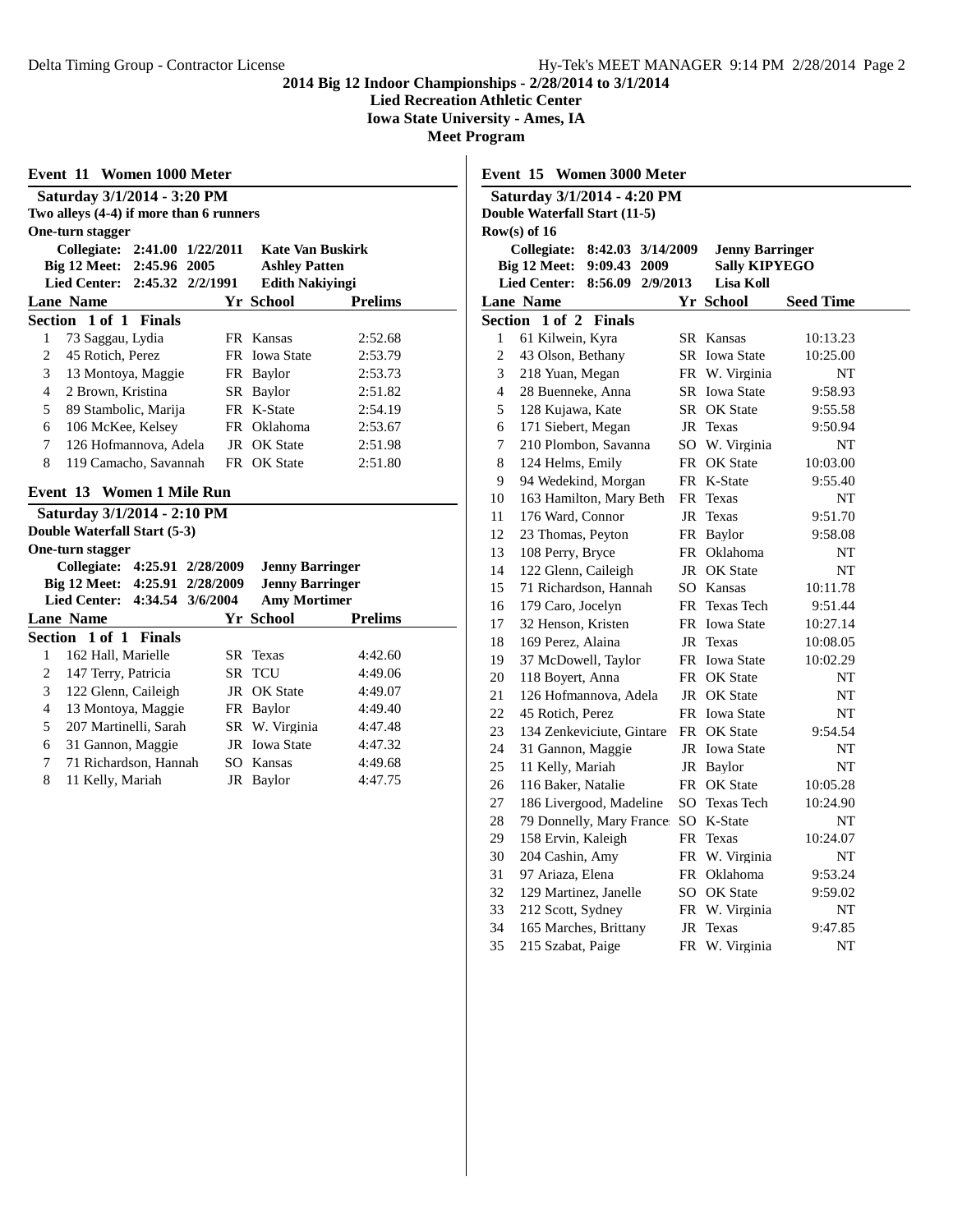**Lied Recreation Athletic Center**

**Iowa State University - Ames, IA**

**Meet Program**

#### **Section 2 of 2 Finals...(Event 15 Women 3000 Meter)**

| 1  | 174 Sutherland, Sara    |     | SR Texas             | 9:10.54 |
|----|-------------------------|-----|----------------------|---------|
| 2  | 115 Williams, Molly     | SR. | Oklahoma             | 9:37.72 |
| 3  | 13 Montoya, Maggie      |     | FR Baylor            | 9:41.68 |
| 4  | 26 Bluske, Samantha     |     | <b>SR</b> Iowa State | 9:32.86 |
| 5  | 5 Davis, Alex           | FR  | Baylor               | 9:44.22 |
| 6  | 162 Hall, Marielle      |     | SR Texas             | 9:28.24 |
| 7  | 147 Terry, Patricia     |     | SR TCU               | 9:32.35 |
| 8  | 55 Becker, Natalie      | SR. | Kansas               | 9:40.86 |
| 9  | 166 Mickle, Olivia      |     | SR Texas             | 9:41.23 |
| 10 | 92 Tresch, Martina      |     | SR K-State           | 9:35.89 |
| 11 | 8 Johnson, Rachel       | JR  | Baylor               | 9:08.36 |
| 12 | 27 Brown, Bethanie      |     | FR Iowa State        | 9:25.01 |
| 13 | 123 Helle, Kristine     |     | FR OK State          | 9:32.01 |
| 14 | 190 Nickle, Sharlene    | JR  | Texas Tech           | 9:38.95 |
| 15 | 127 Juodeskaite, Monika |     | SO OK State          | 9:17.37 |
| 16 | 38 Moen, Katy           |     | <b>JR</b> Iowa State | 9:41.03 |
|    |                         |     |                      |         |

#### **Event 19 Women 60 Meter Hurdles**

|   | Saturday 3/1/2014 - 1:30 PM           |      |                        |                |
|---|---------------------------------------|------|------------------------|----------------|
|   | Collegiate:<br>7.78 1/11/2013         |      | <b>Brianna Rollins</b> |                |
|   | Big 12 Meet:<br>7.92 3/10/2006        |      | <b>Priscilla LOPES</b> |                |
|   | <b>Lied Center:</b><br>8.05 2/27/2010 |      | <b>Gabby Mayo</b>      |                |
|   | Lane Name                             |      | Yr School              | <b>Prelims</b> |
|   | Section 1 of 1 Finals                 |      |                        |                |
| 1 | 113 Tamez-Reyna, Georgin              |      | SO Oklahoma            | 8.70           |
| 2 | 10 Jordan, Taije                      | SO - | Baylor                 | 8.53           |
| 3 | 93 Twiss, Erica                       |      | JR K-State             | 8.46           |
| 4 | 12 McReynolds, Tiffani                |      | SR Baylor              | 8.19           |
| 5 | 192 Pledger, Le'Tristan               |      | SO Texas Tech          | 8.10           |
| 6 | 172 Snow, Morgan                      |      | JR Texas               | 8.26           |
| 7 | 196 Stewart, Shanice                  |      | SO Texas Tech          | 8.54           |
| 8 | 77 Vollmer, Lindsay                   |      | JR Kansas              | 8.57           |

|                | Event 21 Women 4x400 Meter Relay                 |                                          |
|----------------|--------------------------------------------------|------------------------------------------|
|                | Saturday 3/1/2014 - 5:10 PM                      |                                          |
|                | 5 fastest times in last heat                     |                                          |
|                | Collegiate: 3:27.66 3/15/2003                    |                                          |
|                | K. Downer, R. McIntosh, M. Robinson, S. Richards |                                          |
|                | Big 12 Meet: 3:31.36 2/25/2012                   | <b>Kansas</b>                            |
|                | D Morris, P Daniels, T Washington, D Dixon       |                                          |
|                | 3:31.87 3/6/2004<br><b>Lied Center:</b>          | Wyoming                                  |
|                | <b>Lane Team</b>                                 | <b>Seed Time</b><br><b>Relay</b>         |
|                | Section 1 of 2 Finals                            |                                          |
| 1              |                                                  |                                          |
| $\overline{c}$ |                                                  |                                          |
| 3              |                                                  |                                          |
| 4              | Oklahoma                                         | NT                                       |
|                | 1) 98 Arrey, Ebanga SO                           | 2) 105 Jones, Cessily SO                 |
|                | 3) 103 Haggerty, Olivia FR                       | 4) 111 Roberson, Daye Shon FI            |
| 5              | TCU                                              | 3:44.89                                  |
|                | 1) 148 Terry, Tiffany FR                         | 2) 149 Thomas, Briyanni SR               |
|                | 3) 136 Caldwell, Ashle JR                        | 4) 143 Peters, Alexandria FR             |
| 6              | Kansas                                           | 3:41.18                                  |
|                | 1) 52 Adams, Whitney FR                          | 2) 67 Newell, Adriana FR                 |
|                | 3) 58 Dixon, Diamond SR                          | 4) 62 King, Rhavean SO                   |
| 7              | OK State                                         | 3:50.00                                  |
|                | 1) 117 Bobos, Mihaela SR                         | 2) 126 Hofmannova, Adela JR              |
|                | 3) 130 Nichols, Clara SO                         | 4) 122 Glenn, Caileigh JR                |
| 8              | W. Virginia                                      | 3:52.53                                  |
|                | 1) 203 Barreto, Jenna JR                         | 2) 216 Welker, Bria FR                   |
|                | 3) 205 D'Egidio, Christa SO                      | 4) 211 Scherich, Alyssa SO               |
|                | Section 2 of 2 Finals                            |                                          |
| 1              |                                                  |                                          |
| $\overline{2}$ |                                                  |                                          |
| 3              |                                                  |                                          |
| $\overline{4}$ | <b>Iowa State</b>                                | 3:39.25                                  |
|                | 1) 49 White, Kendra JR                           | 2) 42 Okoro, Eseroghene SR               |
| 5              | 3) 29 Christensen, Dana SR                       | 4) 47 Shoeman, Krista JR                 |
|                | <b>Texas Tech</b>                                | 3:34.12                                  |
|                | 1) 178 Blake, Amoy SR                            | 2) 194 Rivers, Christen JR               |
| 6              | 3) 201 White, Cierra JR<br>Texas                 | 4) 195 Roye-Speight, Montenae<br>3:30.12 |
|                | 1) 167 Nelson, Briana SR                         | 2) 168 Okolo, Courtney SO                |
|                | 3) 152 Baisden, Kendall FR                       | 4) 173 Spencer, Ashley JR                |
| 7              | <b>Baylor</b>                                    | 3:37.53                                  |
|                | 1) 14 Nichols, Alyssa SR                         | 2) 19 Rhone, Raena JR                    |
|                | 3) 25 Williams, Olicia SO                        | 4) 15 Nwachukwu, Michelle SF             |
| 8              | K-State                                          | 3:37.96                                  |
|                | 1) 81 Gaskin, Sonia SO                           | 2) 93 Twiss, Erica JR                    |
|                | 3) 80 Gamble, Tia SO                             | 4) 84 Kolmer, Sarah JR                   |
|                |                                                  |                                          |
|                |                                                  |                                          |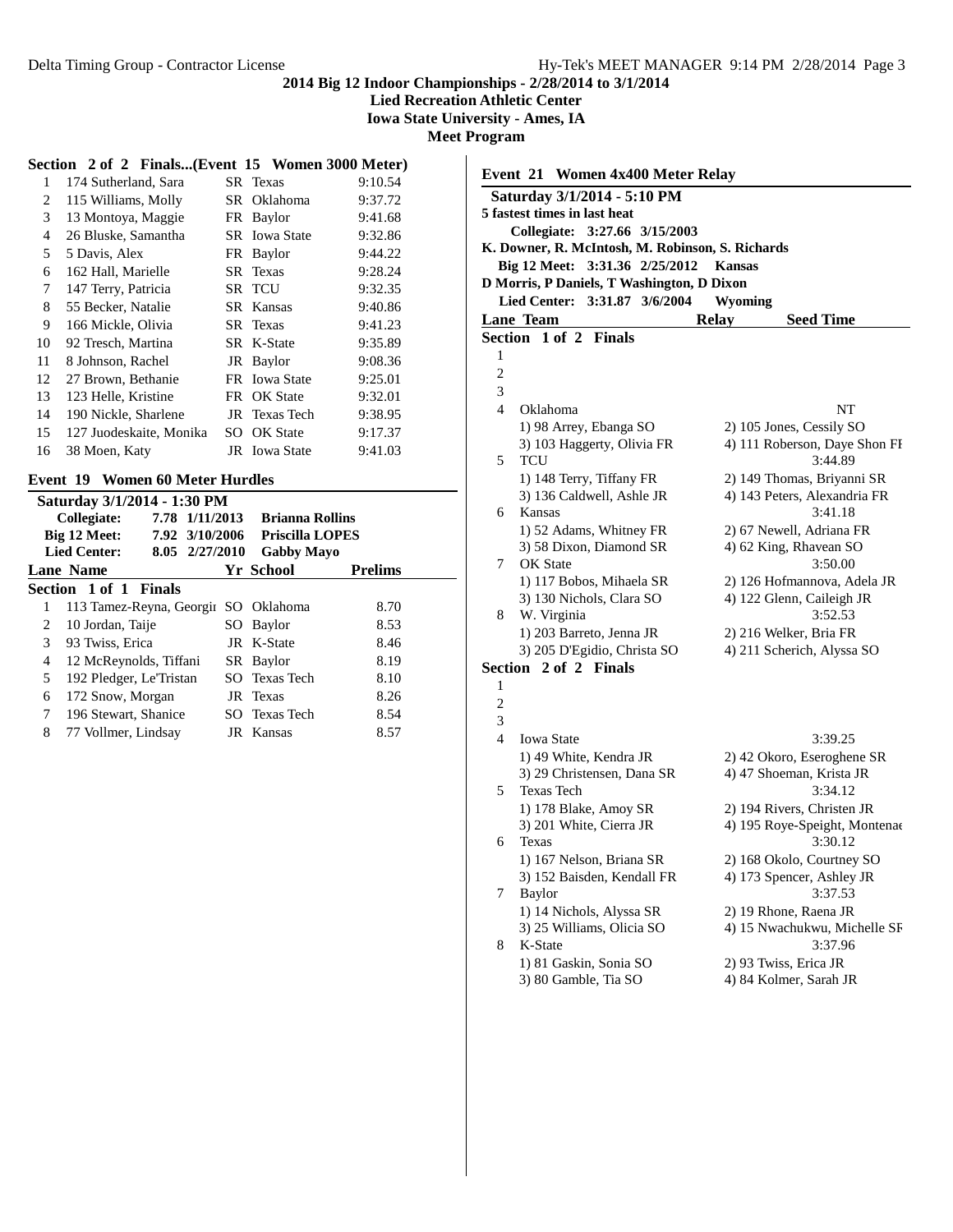**Lied Recreation Athletic Center**

**Iowa State University - Ames, IA**

**Meet Program**

**Event 33 Women Shot Put Saturday 3/1/2014 - 3:00 PM**

|                | Event 25 Women High Jump                              |                 |                            |                   |
|----------------|-------------------------------------------------------|-----------------|----------------------------|-------------------|
|                | Saturday 3/1/2014 - 3:00 PM                           |                 |                            |                   |
|                | Prog: $1.65 - 1.70 - 1.75 - 1.80 - 1.83 - 1.86 + 3cm$ |                 |                            |                   |
|                | Five-Alive until fewer than 9 remain                  |                 |                            |                   |
|                | The "one-hour" rule (NCAA 6.1.10) will be used        |                 |                            |                   |
|                | Collegiate:                                           | 1.98m 3/13/2009 | <b>Destinee Hooker</b>     |                   |
|                | Big 12 Meet:                                          | 1.93m 2/28/2009 | <b>Destinee Hooker</b>     |                   |
|                | <b>Lied Center:</b>                                   | 1.93m 2/13/2009 | <b>Elizabeth Patterson</b> |                   |
| Pos            | <b>Name</b>                                           |                 | Yr School                  | <b>Seed Mark</b>  |
|                | Flight 1 of 1 Finals                                  |                 |                            |                   |
| 1              | 77 Vollmer, Lindsay                                   |                 | JR Kansas                  | 1.81m             |
| 2              | 87 Proteau, Rachel                                    |                 | FR K-State                 | 1.76m             |
| 3              | 214 Stone, Hannah                                     |                 | SO W. Virginia             | 1.73m             |
| $\overline{4}$ | 208 McBeam, Marsielle                                 |                 | SO W. Virginia             | 1.72m             |
| 5              | 4 Cook, Lauren                                        |                 | JR Baylor                  | 1.77m             |
| 6              | 198 Thompson, Natalie                                 |                 | SO Texas Tech              | 1.69m             |
| 7              | 91 Treasure, Alyx                                     |                 | JR K-State                 | 1.83m             |
| 8              | 50 Willms, Hannah                                     |                 | JR Iowa State              | 1.70m             |
| 9              | 78 Barnes, Joslyn                                     |                 | JR K-State                 | 1.77m             |
| 10             | 68 O'Brien, Colleen                                   |                 | JR Kansas                  | 1.77m             |
| 11             | 51 Woelber, Bree                                      |                 | <b>SO</b> Iowa State       | 1.69m             |
| 12             | 21 Schultz, Kaylyn                                    |                 | SO Baylor                  | 1.67m             |
| 13             | 36 McCoy, Kelly                                       |                 | JR Iowa State              | 1.73m             |
| 14             | 154 Briscoe, Shanay                                   | SR              | Texas                      | 1.82m             |
| 15             | 191 Palu, Michaela                                    | JR              | <b>Texas Tech</b>          | 1.73m             |
| 16             | 69 Pickell, Grace                                     |                 | FR Kansas                  | 1.71 <sub>m</sub> |
| Event 31       | <b>Women Triple Jump</b>                              |                 |                            |                   |
|                | Saturday 3/1/2014 - 12:00 PM                          |                 |                            |                   |
|                | 8 Competitors, plus ties, will qualify for the final  |                 |                            |                   |
|                | Collegiate: 14.25m 3/8/1997                           |                 | <b>Suzette Lee</b>         |                   |
|                | Big 12 Meet: 13.75m 2/20/1999                         |                 | <b>Stacey BOWERS</b>       |                   |
|                | Lied Center: 13.90m 2/9/2002                          |                 | Vanitta Kinard             |                   |
| Pos            | <b>Name</b>                                           |                 | Yr School                  | <b>Seed Mark</b>  |
|                | Flight 1 of 1 Finals                                  |                 |                            |                   |
| 1              | 83 Kelly, Alyssa                                      |                 | SO K-State                 | 12.19m            |
| 2              | 24 West, Kaitlin                                      |                 | JR Baylor                  | 12.50m            |
| 3              | 193 Revell, Paetyn                                    |                 | FR Texas Tech              | 11.58m            |
| $\overline{4}$ | 132 Sadokhina, Viktoriia                              |                 | FR OK State                | 12.86m            |
| 5              | 104 Henry, Aatiyah                                    | FR              | Oklahoma                   | ND                |
| 6              | 184 Jackson, Gionna                                   | SO              | <b>Texas Tech</b>          | 12.08m            |
| 7              | 20 Richardson, Brianna                                | SO              | <b>Baylor</b>              | 13.12m            |
| 8              | 159 Gonzalez, Melissa                                 | SO              | Texas                      | 11.12m            |
| 9              | 185 Latham, Viershanie                                | FR              | Texas Tech                 | 12.09m            |
| 10             | 209 Nesbit, Stormy                                    | SR              | W. Virginia                | 12.42m            |
| 11             | 56 Caines, Amanda                                     | SR              | Kansas                     | 11.66m            |
| $\sim$         |                                                       |                 |                            |                   |

12

|                | 8 Competitors, plus ties, will qualify for the final |                  |                |     |                         |                            |
|----------------|------------------------------------------------------|------------------|----------------|-----|-------------------------|----------------------------|
|                | Collegiate:                                          | 19.15m 3/13/2004 |                |     | <b>Laura Gerraughty</b> |                            |
|                | Big 12 Meet:                                         | 18.52m 2/24/2013 |                |     | <b>Tia Brooks</b>       |                            |
|                | <b>Lied Center:</b>                                  | 17.99m 2/7/1998  |                |     | <b>Teri Tunks</b>       |                            |
| Pos            | <b>Name</b>                                          |                  |                |     | Yr School               | <b>Seed Mark</b>           |
| Flight         | 1 of 1                                               | <b>Finals</b>    |                |     |                         |                            |
| 1              | 33 Hillman, Christina                                |                  |                |     | JR Iowa State           | 17.51m                     |
| $\overline{c}$ | 95 Winters, Dani                                     |                  |                |     | SO K-State              | 15.85m                     |
| 3              | 66 Muchkayev, Anastasiya SO Kansas                   |                  |                |     |                         | 15.78m                     |
| $\overline{4}$ | 180 Carson, Hannah                                   |                  |                |     | SO Texas Tech           | 14.98m                     |
| 5              | 102 Garner, Brooke                                   |                  |                |     | SO Oklahoma             | 14.97m                     |
| 6              | 64 Maroszek, Jessica                                 |                  |                |     | SR Kansas               | 15.47m                     |
| 7              | 96 Allgood, Avione                                   |                  |                |     | SO Oklahoma             | 15.09m                     |
| 8              | 7 Hicks, Cion                                        |                  |                |     | FR Baylor               | 15.01 <sub>m</sub>         |
| 9              | 120 Ealey, Chase                                     |                  |                |     | SO OK State             | 15.78m                     |
| 10             | 75 Tsema, Dasha                                      |                  |                |     | SO Kansas               | 12.45m                     |
| 11             | 146 Smith, Megan                                     |                  |                |     | JR TCU                  | 16.08m                     |
| 12             |                                                      |                  |                |     |                         |                            |
|                | Event 2 Men 60 Meter<br>Saturday 3/1/2014 - 2:00 PM  |                  |                |     |                         |                            |
|                | Collegiate:                                          |                  | 6.45 2/20/1999 |     |                         | <b>Leonard Myles-Mills</b> |
|                | Big 12 Meet:                                         |                  | 6.57 2/27/2004 |     |                         | <b>DaBryan BLANTON</b>     |
|                | <b>Lied Center:</b>                                  |                  | 6.59 2/8/1997  |     | <b>Marcel Carter</b>    |                            |
|                | <b>Lane Name</b>                                     |                  |                |     | <b>Yr School</b>        | <b>Prelims</b>             |
|                | Section 1 of 1 Finals                                |                  |                |     |                         |                            |
| 1              | 441 Mackey, Trevor                                   |                  |                | JR  | <b>Texas Tech</b>       | 6.82                       |
| 2              | 380 Teeters, John                                    |                  |                | SO. | <b>OK</b> State         | 6.75                       |
| 3              | 410 Givans, Senoj-Jay                                |                  |                |     | FR Texas                | 6.76                       |
| $\overline{4}$ | 370 Hill, Tyreek                                     |                  |                |     | FR OK State             | 6.72                       |
| 5              | 251 Bromell, Trayvon                                 |                  |                |     | FR Baylor               | 6.67                       |
| 6              | 387 Bozmans, Raymond                                 |                  |                |     | SO TCU                  | 6.73                       |
| 7              | 394 Listenbee, Kolby                                 |                  |                | FR  | <b>TCU</b>              | 6.79                       |
| 8              | 266 Reece, Alex                                      |                  |                | SO. | Baylor                  | 6.81                       |
|                | Event 4 Men 200 Meter                                |                  |                |     |                         |                            |

|  |  |  | Saturday 3/1/2014 - 4:10 PM |  |
|--|--|--|-----------------------------|--|

|   | 5aturuay 3/1/2014 - 4:10 P.M          |                         |                |  |
|---|---------------------------------------|-------------------------|----------------|--|
|   | <b>Collegiate:</b><br>20.10 3/11/2005 | <b>Wallace Spearmon</b> |                |  |
|   | Big 12 Meet:<br>20.58 2/28/2004       | <b>Leo BOOKMAN</b>      |                |  |
|   | <b>Lied Center:</b><br>20.50 3/4/2006 | <b>Walter Dix</b>       |                |  |
|   | <b>Lane Name</b>                      | Yr School               | <b>Prelims</b> |  |
|   | Section 1 of 1 Finals                 |                         |                |  |
| 1 | 410 Givans, Senoj-Jay                 | FR Texas                | 21.44          |  |
| 2 | 401 Watts, Sam                        | SO TCU                  | 21.43          |  |
| 3 | 391 Echols-Luper, Camer               | FR TCU                  | 21.41          |  |
| 4 | 402 Bilderback, Zack                  | SO Texas                | 21.28          |  |
| 5 | 359 Storey, Waymon                    | SR Oklahoma             | 21.27          |  |
| 6 | 370 Hill, Tyreek                      | FR OK State             | 21.16          |  |
| 7 | 259 Heriot, Blake                     | SR Baylor               | 21.09          |  |
| 8 | 251 Bromell, Trayvon                  | FR Baylor               | 21.16          |  |
|   |                                       |                         |                |  |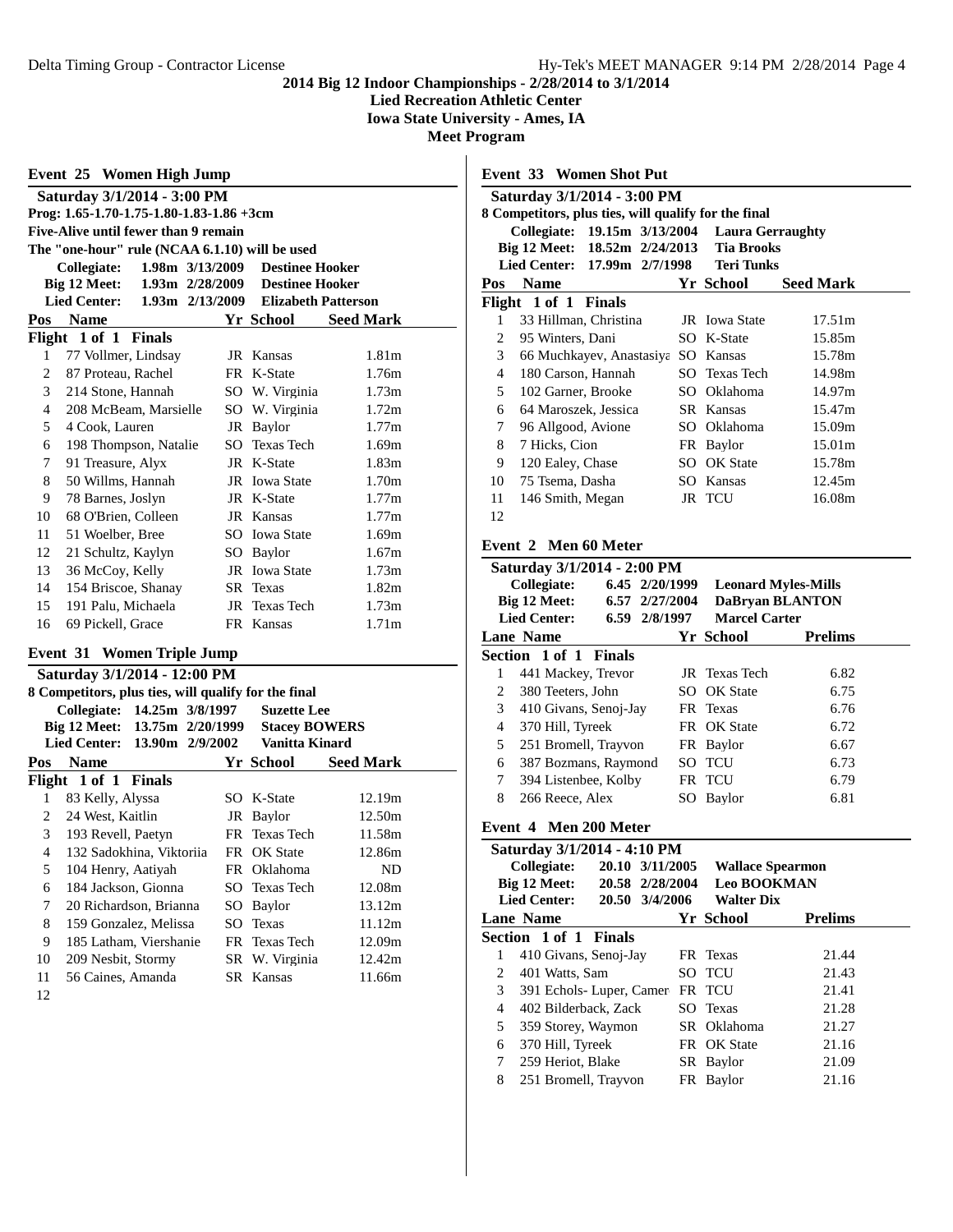**Lied Recreation Athletic Center**

**Iowa State University - Ames, IA**

**Meet Program**

|                | Event 6 Men 400 Meter                       |               |                   |                       |                       |
|----------------|---------------------------------------------|---------------|-------------------|-----------------------|-----------------------|
|                | Saturday 3/1/2014 - 3:10 PM                 |               |                   |                       |                       |
|                | Collegiate:                                 |               | 44.57 3/12/2005   | <b>Kerron Clement</b> |                       |
|                | Big 12 Meet:                                | 45.53 1998    |                   |                       | <b>Jeremy WARINER</b> |
|                | <b>Lied Center:</b>                         |               | 45.53 2/28/1998   | <b>Brandon Couts</b>  |                       |
|                | <b>Lane Name</b>                            |               |                   | <b>Yr School</b>      | <b>Prelims</b>        |
|                | Section 1 of 1                              | <b>Finals</b> |                   |                       |                       |
| 1              | 254 Caddick, George                         |               |                   | FR Baylor             | 47.83                 |
| $\overline{c}$ | 392 Jackson, Narada                         |               |                   | SR TCU                | 47.81                 |
| 3              | 304 Johnson, DeMario                        |               |                   | SR Kansas             | 47.77                 |
| $\overline{4}$ | 413 Irvin, Christopher                      |               |                   | FR Texas              | 47.55                 |
| 5              | 446 Richards III, Joseph                    |               |                   | SO Texas Tech         | 47.04                 |
| 6              | 402 Bilderback, Zack                        |               |                   | SO Texas              | 46.72                 |
| 7              | 259 Heriot, Blake                           |               |                   | SR Baylor             | 47.76                 |
| 8              | 340 Baker, Ethan                            |               |                   | JR Oklahoma           | 47.37                 |
| Event 8        | Men 600 Yard                                |               |                   |                       |                       |
|                | Saturday 3/1/2014 - 2:40 PM                 |               |                   |                       |                       |
|                | Collegiate:                                 |               | 1:08.26 2/21/1987 | <b>Roddie Haley</b>   |                       |
|                |                                             | 1:08.66 2009  |                   | <b>Tevan Everett</b>  |                       |
|                | Big 12 Meet:                                |               |                   |                       |                       |
|                | <b>Lied Center:</b>                         |               | 1:07.03 2/9/1991  | <b>Danny Harris</b>   |                       |
|                | <b>Lane Name</b>                            |               |                   | <b>Yr School</b>      | <b>Prelims</b>        |
|                | Section 1 of 2 Finals                       |               |                   |                       |                       |
| 1              |                                             |               |                   |                       |                       |
| $\overline{c}$ |                                             |               |                   |                       |                       |
| 3              |                                             |               |                   |                       |                       |
| $\overline{4}$ |                                             |               |                   |                       |                       |
| 5              | 379 Payton, Tyler                           |               |                   | SR OK State           | 1:11.10               |
| 6              | 260 Holmes, Timothy                         |               |                   | FR Baylor             | 1:10.99               |
| 7              | 435 Foster, Alex                            |               |                   | SO Texas Tech         | 1:11.56               |
| 8              | 278 Hoogensen, Jacob                        |               |                   | SO Iowa State         | 1:11.74               |
|                | Section 2 of 2 Finals                       |               |                   |                       |                       |
| 1              |                                             |               |                   |                       |                       |
| $\overline{c}$ |                                             |               |                   |                       |                       |
| 3              |                                             |               |                   |                       |                       |
| 4              |                                             |               |                   |                       |                       |
| 5              |                                             |               |                   | JR Kansas             | 1:10.23               |
| 6              | 315 Stigler, Michael<br>311 McCuin, Kenneth |               |                   | JR Kansas             | 1:09.92               |
| 7              | 321 Campbell, Chris                         |               |                   | JR K-State            | 1:10.33               |
| 8              | 389 Chambers, Justin                        |               |                   | SR TCU                | 1:10.50               |

|   | Saturday 3/1/2014 - 3:50 PM<br>Two alleys (4-4) if more than 6 runners |     |                    |                           |
|---|------------------------------------------------------------------------|-----|--------------------|---------------------------|
|   | One-turn stagger                                                       |     |                    |                           |
|   | Collegiate: 1:44.84 3/4/1989<br>Big 12 Meet: 1:46.46 2/25/2006         |     | <b>Paul Ereng</b>  | <b>Dmitrijs MILKEVICS</b> |
|   | Lied Center: 1:45.97 2/6/1999                                          |     | <b>Roman Orvec</b> |                           |
|   | <b>Lane Name</b>                                                       |     | Yr School          | <b>Prelims</b>            |
|   | Section 1 of 1 Finals                                                  |     |                    |                           |
| 1 | 347 Eke, Allen                                                         |     | SO Oklahoma        | 1:52.00                   |
| 2 | 286 Kemboi, Edward                                                     |     | JR Iowa State      | 1:51.54                   |
| 3 | 314 Soucie, Brendan                                                    |     | SR Kansas          | 1:51.84                   |
| 4 | 338 Smith, Logan                                                       |     | JR K-State         | 1:52.50                   |
| 5 | 424 Uhr, Robert                                                        |     | FR Texas           | 1:51.63                   |
| 6 | 360 Wankel, Malcolm                                                    |     | JR Oklahoma        | 1:52.03                   |
| 7 | 299 Fink, Dalen                                                        | SR. | Kansas             | 1:52.65                   |
| 8 | 327 Hanson, Kyle                                                       |     | SR K-State         | 1:52.40                   |

# **Event 12 Men 1000 Meter**

**Event 10 Men 800 Meter**

|                | <b>THEIR TARGET INTERNATION</b>         |                   |                         |                |
|----------------|-----------------------------------------|-------------------|-------------------------|----------------|
|                | Saturday 3/1/2014 - 3:30 PM             |                   |                         |                |
|                | Two alleys (4-4) if more than 6 runners |                   |                         |                |
|                | One-turn stagger                        |                   |                         |                |
|                | Collegiate: 2:19.53 1/14/2012           |                   | <b>Robby Creese</b>     |                |
|                | Big 12 Meet: 2:20.24 2/28/2004          |                   | <b>Christian SMITH</b>  |                |
|                | <b>Lied Center:</b>                     | 2:22.31 2/13/1993 | <b>Scott Peters</b>     |                |
|                | <b>Lane Name</b>                        |                   | Yr School               | <b>Prelims</b> |
|                | Section 1 of 1 Finals                   |                   |                         |                |
| 1              | 343 Burcham, Jacob                      |                   | FR Oklahoma             | 2:26.85        |
| $\overline{c}$ | 382 Vilhauer, Justin                    |                   | JR OK State             | 2:26.50        |
| 3              | 377 Noelle, Chad                        |                   | SO OK State             | 2:27.05        |
| $\overline{4}$ | 447 Rivera, Nick                        |                   | SO Texas Tech           | 2:26.98        |
| 5              | 423 Turnbull, Brady                     |                   | SO Texas                | 2:27.48        |
| 6              | 286 Kemboi, Edward                      |                   | JR Iowa State           | 2:26.41        |
| $\overline{7}$ | 272 Baldwin, Alec                       |                   | SO Iowa State           | 2:27.88        |
| 8              | 277 Gioielli, Joseph                    |                   | SO Iowa State           | 2:27.53        |
|                | Event 14 Men 1 Mile Run                 |                   |                         |                |
|                |                                         |                   |                         |                |
|                | Saturday 3/1/2014 - 2:20 PM             |                   |                         |                |
|                | Double Waterfall Start (5-3)            |                   |                         |                |
|                | One-turn stagger                        |                   |                         |                |
|                | Collegiate: 3:52.88 2/15/2014           |                   | <b>Lawi Lalang</b>      |                |
|                | Big 12 Meet: 3:55.02 2/28/2009          |                   | <b>German Fernandez</b> |                |
|                | <b>Lied Center:</b>                     | 3:56.84 2/15/2014 | <b>Jordan Williamsz</b> |                |
|                | <b>Lane Name</b>                        |                   | Yr School               | <b>Prelims</b> |
|                | Section 1 of 1 Finals                   |                   |                         |                |
| $\mathbf{1}$   | 376 Moskowitz, Shane                    |                   | SR OK State             | 4:11.88        |
| 2              | 372 Martinez, Luis                      |                   | FR OK State             | 4:12.43        |
| 3              | 364 Erassa, Kirubel                     |                   | SR OK State             | 4:15.68        |
| $\overline{4}$ | 439 Kissorio, Ezekiel                   |                   | SR Texas Tech           | 4:11.02        |
| 5              | 341 Blankenbaker, Dylan                 |                   | FR Oklahoma             | 4:15.07        |
| 6              | 296 Buchanan, Reid                      |                   | JR Kansas               | 4:16.23        |
| $\overline{7}$ | 345 Deir, Alex                          |                   | JR Oklahoma             | 4:11.31        |
| 8              | 267 Tijerina, Jonathan                  |                   | JR Baylor               | 4:13.67        |
|                |                                         |                   |                         |                |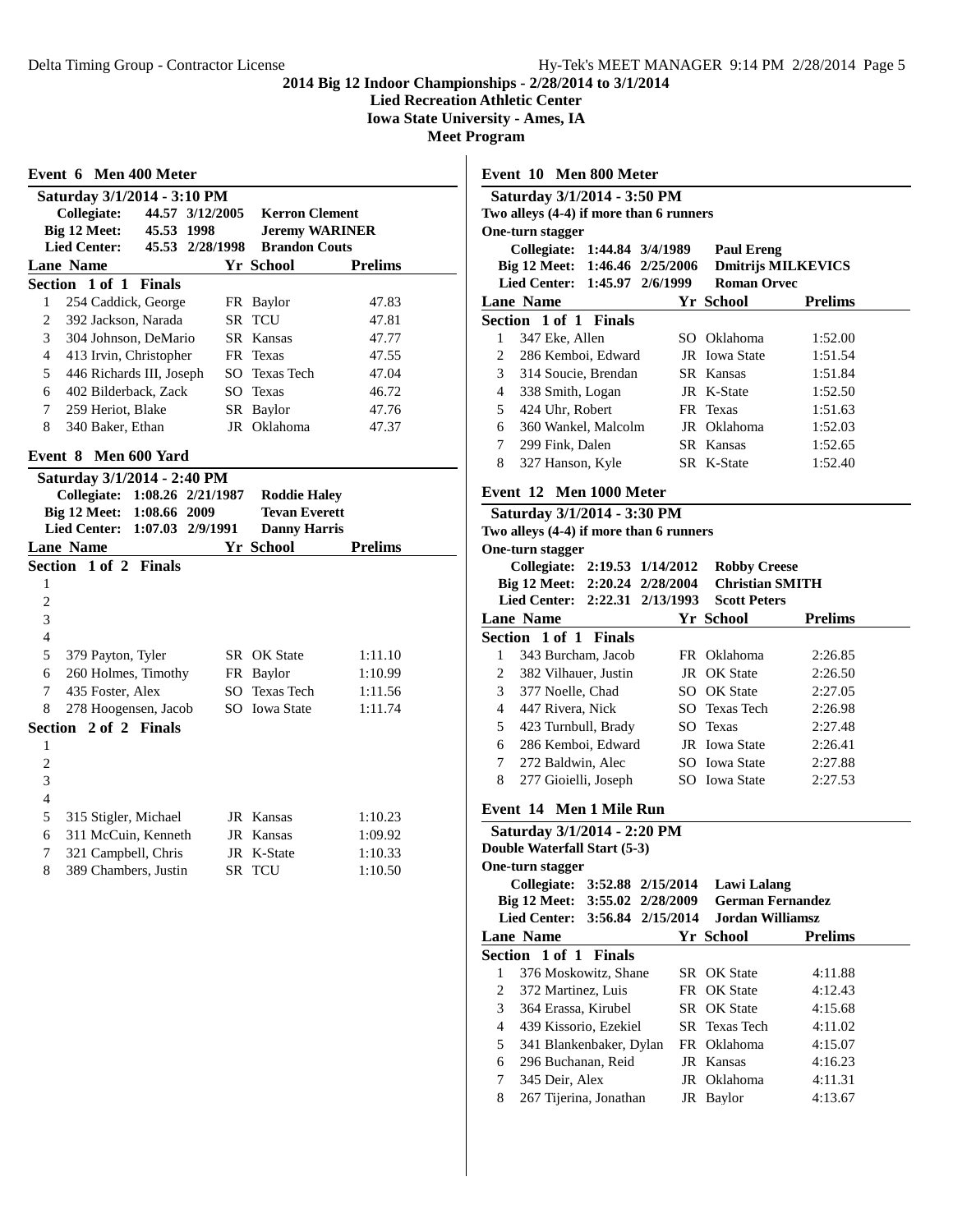**Lied Recreation Athletic Center**

**Iowa State University - Ames, IA**

**Meet Program**

|    | Event 16 Men 3000 Meter                 |                 |                        |                  |
|----|-----------------------------------------|-----------------|------------------------|------------------|
|    | Saturday 3/1/2014 - 4:45 PM             |                 |                        |                  |
|    | Double Waterfall Start (11-5)           |                 |                        |                  |
|    | Row(s) of $16$                          |                 |                        |                  |
|    | 7:38.59 2/14/2004<br>Collegiate:        |                 | <b>Alistair Cragg</b>  |                  |
|    | Big 12 Meet:<br>7:53.72 2/24/2013       |                 | <b>Kennedy Kithuka</b> |                  |
|    | <b>Lied Center:</b><br>7:50.05 2/6/1999 |                 | <b>Michael Power</b>   |                  |
|    | <b>Lane Name</b>                        |                 | Yr School              | <b>Seed Time</b> |
|    | Section 1 of 2<br><b>Finals</b>         |                 |                        |                  |
| 1  | 281 Jermann, Tyler                      |                 | SO Iowa State          | 8:21.77          |
| 2  | 417 Nation, Will                        | JR              | Texas                  | 8:22.68          |
| 3  | 439 Kissorio, Ezekiel                   | SR              | <b>Texas Tech</b>      | NT               |
| 4  | 451 Vallejo, Marcos                     |                 | SO Texas Tech          | 8:20.97          |
| 5  | 350 Graf, Eric                          |                 | FR Oklahoma            | 8:28.80          |
| 6  | 423 Turnbull, Brady                     |                 | SO Texas               | NT               |
| 7  | 381 Thorp, Nick                         | SR              | <b>OK</b> State        | 8:25.93          |
| 8  | 345 Deir, Alex                          |                 | JR Oklahoma            | NT               |
| 9  | 440 Lira, Jonathon                      | SR -            | <b>Texas Tech</b>      | 8:33.86          |
| 10 | 420 Smith, Collin                       |                 | SR Texas               | 8:33.01          |
| 11 | 450 Tuitoek, Evans                      |                 | FR Texas Tech          | NT               |
| 12 | 424 Uhr, Robert                         | FR              | Texas                  | NT               |
| 13 | 275 Dado, Steve                         |                 | SO Iowa State          | 8:26.53          |
| 14 | 262 Miles, Bradley                      |                 | SR Baylor              | 8:34.57          |
| 15 | 258 Graham, Derwin                      | JR              | <b>Baylor</b>          | 8:51.96          |
| 16 | 267 Tijerina, Jonathan                  | JR              | Baylor                 | NT               |
| 17 | 369 Hedges, Brigham                     |                 | FR OK State            | 8:31.08          |
| 18 | 341 Blankenbaker, Dylan                 |                 | FR Oklahoma            | NT               |
| 19 | 378 Osborn, David                       | SR              | OK State               | 8:20.36          |
| 20 | 349 Gomez, Patrick                      | SR              | Oklahoma               | NT               |
| 21 | 372 Martinez, Luis                      | FR              | OK State               | 8:29.99          |
| 22 | 343 Burcham, Jacob                      | FR              | Oklahoma               | NT               |
| 23 | 409 Galvin, Chris                       | SR              | Texas                  | 8:24.36          |
|    | Section 2 of 2 Finals                   |                 |                        |                  |
| 1  | 377 Noelle, Chad                        |                 | SO OK State            | 7:59.64          |
| 2  | 316 Wilson, James                       |                 | JR Kansas              | 8:11.09          |
| 3  | 296 Buchanan, Reid                      |                 | JR Kansas              | 8:14.50          |
| 4  | 419 Pinales, Mark                       |                 | JR Texas               | 8:13.46          |
| 5  | 358 Simbassa, Abbabiya                  | JR              | Oklahoma               | 8:12.66          |
| 6  | 362 Armstrong, Anthoney                 |                 | FR OK State            | 8:11.92          |
| 7  | 364 Erassa, Kirubel                     |                 | SR OK State            | 7:54.05          |
| 8  | 382 Vilhauer, Justin                    | JR              | OK State               | 8:14.46          |
| 9  | 279 Hrezi, Mohamed                      | SR              | <b>Iowa State</b>      | 8:09.05          |
| 10 | 287 Llamas, Brian                       | SO              | <b>Iowa State</b>      | 8:10.90          |
| 11 | 376 Moskowitz, Shane                    | SR              | <b>OK State</b>        | 7:57.79          |
| 12 | 373 Mathenge, Charles                   | FR              | OK State               | 8:19.90          |
| 13 | 367 Gade, Noah                          | FR              | OK State               | 8:18.16          |
| 14 | 346 Doughty, Brandon                    | JR              | Oklahoma               | 8:12.82          |
| 15 | 368 Gohlke, Brian                       | SO <sub>1</sub> | <b>OK State</b>        | 8:11.60          |
| 16 | 416 Moore, Nate                         | FR              | <b>Texas</b>           | 8:17.75          |

|                | <b>Event 20 Men 60 Meter Hurdles</b>        |               |                       |                |  |
|----------------|---------------------------------------------|---------------|-----------------------|----------------|--|
|                | Saturday 3/1/2014 - 1:40 PM                 |               |                       |                |  |
|                | Top 3 each heat $+$ next 2 fastest times    |               |                       |                |  |
|                | Collegiate:                                 | 7.47 2/7/1997 | <b>Reggie Torian</b>  |                |  |
|                | Big 12 Meet:                                | 7.66 2011     | <b>Keiron Stewart</b> |                |  |
|                | <b>Lied Center:</b>                         | 7.59          | D. Arnold/R. Ash      |                |  |
|                | <b>Lane Name</b>                            |               | Yr School             | <b>Prelims</b> |  |
|                | Section 1 of 1 Finals                       |               |                       |                |  |
| 1              | 426 Wohlford, Jake                          |               | SR Texas              | 8.11           |  |
| $\overline{2}$ | 361 Wicks, Matthias                         |               | SR Oklahoma           | 7.98           |  |
| 3              | 290 Sander, Ryan                            |               | <b>SR</b> Iowa State  | 7.98           |  |
| 4              | 429 Benson, Shujaa                          |               | JR Texas Tech         | 7.95           |  |
| $\mathfrak{F}$ | 397 Moore, Jordan                           |               | FR TCU                | 7.89           |  |
| 6              | 257 Grace, Bryce                            |               | SO Baylor             | 7.95           |  |
| $7^{\circ}$    | 442 Maloney, Tramaine                       |               | SO Texas Tech         | 8.04           |  |
| 8              | 315 Stigler, Michael                        |               | JR Kansas             | 8.10           |  |
|                | Event 22 Men 4x400 Meter Relay              |               |                       |                |  |
|                | Saturday 3/1/2014 - 5:25 PM                 |               |                       |                |  |
|                | 5 fastest times in last heat                |               |                       |                |  |
|                | Collegiate: 3:03.51 3/12/2005               |               |                       |                |  |
|                | S Clarke, B Middleton, S Pastor, K Clement  |               |                       |                |  |
|                | Big 12 Meet: 3:04.53 1998                   |               | <b>Baylor</b>         |                |  |
|                | R Babineaux, J Roberts, D Lendore, M Preble |               |                       |                |  |

|                | Lied Center: 3:03.43 3/6/2004 | Arizona State              |  |
|----------------|-------------------------------|----------------------------|--|
|                | <b>Lane Team</b>              | <b>Seed Time</b><br>Relay  |  |
|                | <b>Section 1 of 2 Finals</b>  |                            |  |
| 1              |                               |                            |  |
| 2              |                               |                            |  |
| 3              |                               |                            |  |
| $\overline{4}$ |                               |                            |  |
| 5              | <b>Iowa State</b>             | 3:15.72                    |  |
|                | 1) 269 Achterhoff, Trey FR    | 2) 284 Jones, Derek FR     |  |
|                | 3) 274 Brander, Kris FR       | 4) 278 Hoogensen, Jacob SO |  |
| 6              | Kansas                        | 3:12.02                    |  |
|                | 1) 304 Johnson, DeMario SR    | 2) 310 Matthews, Drew SO   |  |
|                | 3) 311 McCuin, Kenneth JR     | 4) 315 Stigler, Michael JR |  |
| 7              | <b>OK</b> State               | 3:18.55                    |  |
|                | 1) 370 Hill, Tyreek FR        | 2) 379 Payton, Tyler SR    |  |
|                | 3) 380 Teeters, John SO       | 4) 384 Wheatley, Ryan FR   |  |
| 8              | Oklahoma                      | NT                         |  |
|                | 1) 340 Baker, Ethan JR        | 2) 356 Petersen, Scott SO  |  |
|                | 3) 359 Storey, Waymon SR      | 4) 360 Wankel, Malcolm JR  |  |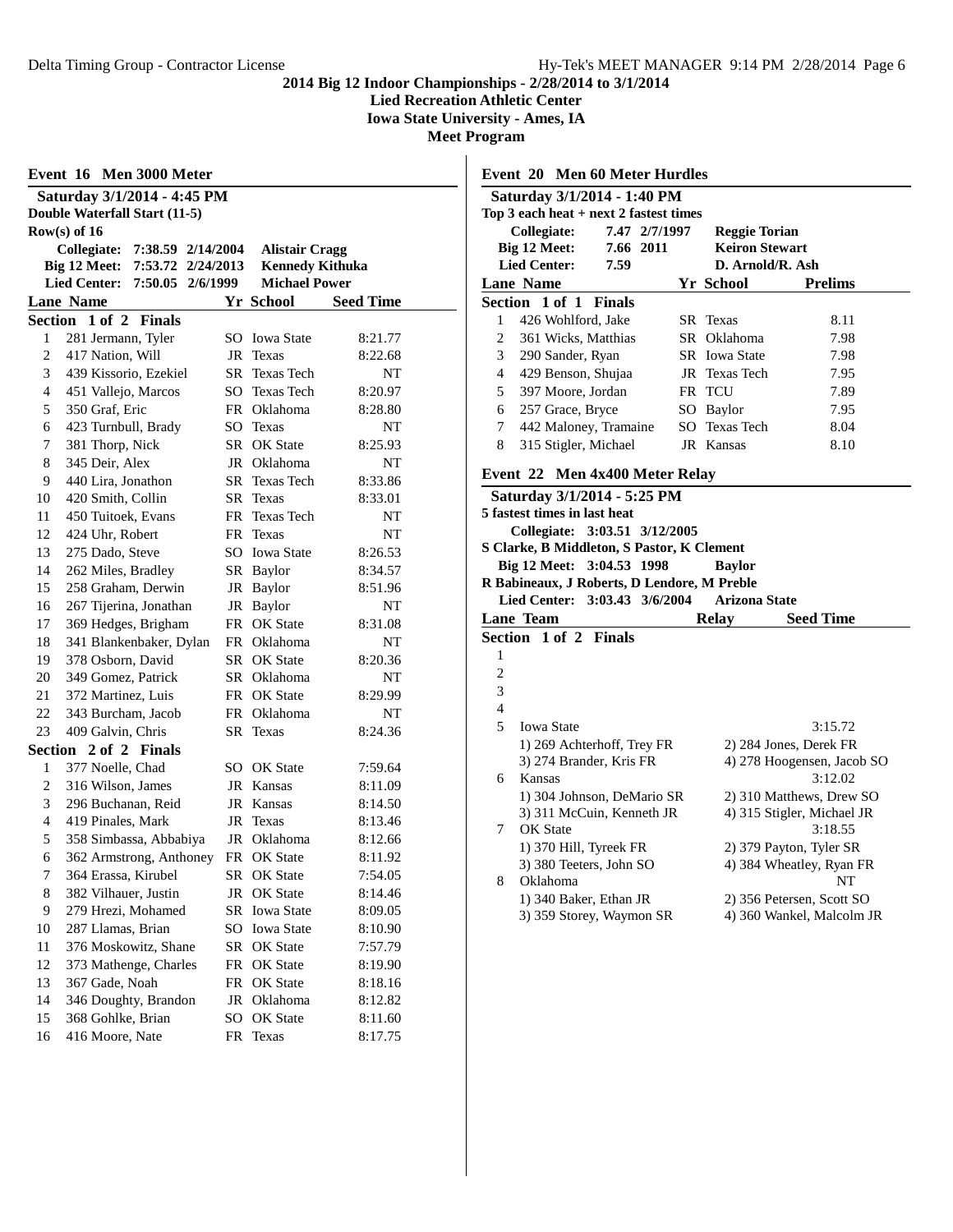1 2 **2014 Big 12 Indoor Championships - 2/28/2014 to 3/1/2014**

**Lied Recreation Athletic Center**

**Iowa State University - Ames, IA**

**Meet Program**

#### **Section 2 of 2 Finals...(Event 22 Men 4x400 Meter Relay)**

| 3 |                                |                              |
|---|--------------------------------|------------------------------|
| 4 | Texas                          | 3:11.09                      |
|   | 1) 406 Conradie, Pieter FR     | 2) 402 Bilderback, Zack SO   |
|   | 3) 410 Givans, Senoj-Jay FR    | 4) 413 Irvin, Christopher FR |
| 5 | Baylor                         | 3:08.39                      |
|   | 1) 259 Heriot, Blake SR        | 2) 253 Butler, Karrie JR     |
|   | 3) 255 Duke, Isaiah SO         | 4) 254 Caddick, George FR    |
| 6 | TCU                            | 3:06.89                      |
|   | 1) 392 Jackson, Narada SR      | 2) 400 Washington, Joshua JR |
|   | 3) 387 Bozmans, Raymond SO     | 4) 386 Baker, Ronnie SO      |
| 7 | <b>Texas Tech</b>              | 3:10.58                      |
|   | 1) 446 Richards III, Joseph SO | 2) 445 Paul, Dee FR          |
|   | 3) 430 Collins, Kyle FR        | 4) 433 Extol, Dwayne SR      |
| 8 | K-State                        | 3:10.67                      |
|   | 1) 321 Campbell, Chris JR      | 2) 335 Rodriguez, Carlos JR  |
|   | 3) 333 Otuonye, Ifeanyichukwu  | 4) 331 Jefferson, Tyris SO   |

## **Event 26 Men High Jump**

|     | Saturday 3/1/2014 - 12:00 PM                                 |                 |                      |                   |
|-----|--------------------------------------------------------------|-----------------|----------------------|-------------------|
|     | Prog: $1.96 - 2.01 - 2.06 - 2.11 - 2.16 - 2.21 - 2.24 + 3cm$ |                 |                      |                   |
|     | Five-Alive until fewer than 9 remain                         |                 |                      |                   |
|     | The "one-hour" rule (NCAA 6.1.10) will be used               |                 |                      |                   |
|     | Collegiate:                                                  | 2.37m 3/11/1989 | <b>Hollis Conway</b> |                   |
|     | Big 12 Meet: 2.31m 2/24/2013 Erik Kynard                     |                 |                      |                   |
|     | Lied Center: 2.30m 2/26/2000 Mark Boswell                    |                 |                      |                   |
| Pos | <b>Name</b>                                                  |                 | Yr School            | <b>Seed Mark</b>  |
|     | Flight 1 of 1 Finals                                         |                 |                      |                   |
| 1   | 318 Bearden, Miles                                           |                 | FR K-State           | 2.05 <sub>m</sub> |
| 2   | 303 Hoag, Austin                                             |                 | JR Kansas            | 2.09 <sub>m</sub> |
| 3   | 288 Ostrowski, Cameron                                       |                 | JR Iowa State        | 2.18m             |
| 4   | 403 Brittain, Logan                                          |                 | FR Texas             | 2.13m             |
| 5   | 334 Riley, Zack                                              |                 | JR K-State           | 2.15m             |
| 6   | 434 Fisher, Dayton                                           |                 | FR Texas Tech        | 2.11 <sub>m</sub> |
| 7   | 352 LeRock, Garrison                                         |                 | FR Oklahoma          | 2.07 <sub>m</sub> |
| 8   | 431 Duffield, Jacorian                                       |                 | JR Texas Tech        | 2.23m             |
| 9   | 428 Adkins, Bradley                                          |                 | SO Texas Tech        | 2.21 <sub>m</sub> |
| 10  | 363 Buck, Taylor                                             |                 | SR OK State          | 2.01 <sub>m</sub> |
| 11  | 305 Jones, Kevin                                             |                 | SO Kansas            | 2.01 <sub>m</sub> |
| 12  | 300 Fuller, Jonathan                                         |                 | JR Kansas            | 2.09 <sub>m</sub> |
|     |                                                              |                 |                      |                   |

|     | Saturday 3/1/2014 - 3:00 PM<br>8 Competitors, plus ties, will qualify for the final                   |      |                                                                     |                  |
|-----|-------------------------------------------------------------------------------------------------------|------|---------------------------------------------------------------------|------------------|
|     | 17.50m 1/17/1986<br>Collegiate:<br>Big 12 Meet: 16.47m 2010<br><b>Lied Center:</b><br>16.77m 3/7/1998 |      | <b>Charlie Simpkins</b><br><b>Bryce Lamb</b><br><b>Andrew Owusu</b> |                  |
| Pos | <b>Name</b>                                                                                           |      | Yr School                                                           | <b>Seed Mark</b> |
|     | Flight 1 of 1 Finals                                                                                  |      |                                                                     |                  |
| 1   | 298 Cowling, Caleb                                                                                    |      | FR Kansas                                                           | ND.              |
| 2   | 365 Finnie, Ryan                                                                                      | FR - | OK State                                                            | 14.19m           |
| 3   | 432 Edwards, Derreck                                                                                  |      | SO Texas Tech                                                       | 14.69m           |
| 4   | 264 Obi, Felix                                                                                        |      | SO Baylor                                                           | 16.44m           |
| 5   | 319 Bowry, Jharyl                                                                                     |      | SR K-State                                                          | 13.84m           |
| 6   | 403 Brittain, Logan                                                                                   |      | FR Texas                                                            | 13.88m           |
| 7   | 289 Poster, Kevin                                                                                     |      | SO Iowa State                                                       | 14.74m           |
| 8   | 342 Boston, Rolyce                                                                                    |      | JR Oklahoma                                                         | ND               |
| 9   | 325 Field, Devin                                                                                      |      | SO K-State                                                          | 14.98m           |
| 10  | 408 Fares, Basil                                                                                      |      | SO Texas                                                            | 13.34m           |
| 11  | 453 Wilson, Jerome                                                                                    | JR   | <b>Texas Tech</b>                                                   | ND               |
| 12  | 418 Phynn, Nick                                                                                       |      | FR Texas                                                            | 14.63m           |
| 13  | 313 Smith, Richard                                                                                    |      | SO Kansas                                                           | 14.44m           |
| 14  | 353 McClain, Hayden                                                                                   |      | FR Oklahoma                                                         | 15.37m           |

|                | Saturday 3/1/2014 - 12:00 PM                         |  |                     |                        |  |  |  |  |
|----------------|------------------------------------------------------|--|---------------------|------------------------|--|--|--|--|
|                | 8 Competitors, plus ties, will qualify for the final |  |                     |                        |  |  |  |  |
|                | Collegiate: 21.73m 3/14/2008                         |  | <b>Ryan Whiting</b> |                        |  |  |  |  |
|                | Big 12 Meet: 21.08m 2/23/2002                        |  |                     | <b>Carl MYERSCOUGH</b> |  |  |  |  |
|                | Lied Center: 20.98m 2/11/2006                        |  | Dan Taylor          |                        |  |  |  |  |
| Pos            | Name                                                 |  | Yr School           | <b>Seed Mark</b>       |  |  |  |  |
|                | Flight 1 of 1 Finals                                 |  |                     |                        |  |  |  |  |
| 1              | 452 Weldon, Kole                                     |  | JR Texas Tech       | 20.11m                 |  |  |  |  |
| $\overline{2}$ | 411 Harris, Clint                                    |  | SR Texas            | 15.19m                 |  |  |  |  |
| $\mathfrak{Z}$ | 399 Tabor, Sean                                      |  | SR TCU              | 17.03m                 |  |  |  |  |
| 4              | 355 Perry, Austin                                    |  | SO Oklahoma         | 18.60m                 |  |  |  |  |
| 5              | 436 Garcia, Jorge                                    |  | SR Texas Tech       | 18.28m                 |  |  |  |  |
| 6              | 329 Hershberger, Ryan                                |  | SR K-State          | 18.46m                 |  |  |  |  |
| 7              | 371 Levi, Itamar                                     |  | FR OK State         | 17.34m                 |  |  |  |  |
| 8              | 421 Spence, Will                                     |  | JR Texas            | 18.54m                 |  |  |  |  |
| 9              | 292 Schilb, Scott                                    |  | FR Iowa State       | 15.65m                 |  |  |  |  |
| 10             | 302 Golen, Paul                                      |  | FR Kansas           | 15.39m                 |  |  |  |  |
| 11             | 282 Jeuschede, Jan                                   |  | SO Iowa State       | 18.36m                 |  |  |  |  |
| 12             | 437 Gooch, Kyle                                      |  | SO Texas Tech       | 16.39m                 |  |  |  |  |
| 13             | 407 Crouser, Ryan                                    |  | SO Texas            | 21.23m                 |  |  |  |  |
| 14             | 357 Sergent, Tyler                                   |  | JR Oklahoma         | 16.69m                 |  |  |  |  |
| 15             | 414 Jakobsson, Blake                                 |  | JR Texas            | 15.02m                 |  |  |  |  |